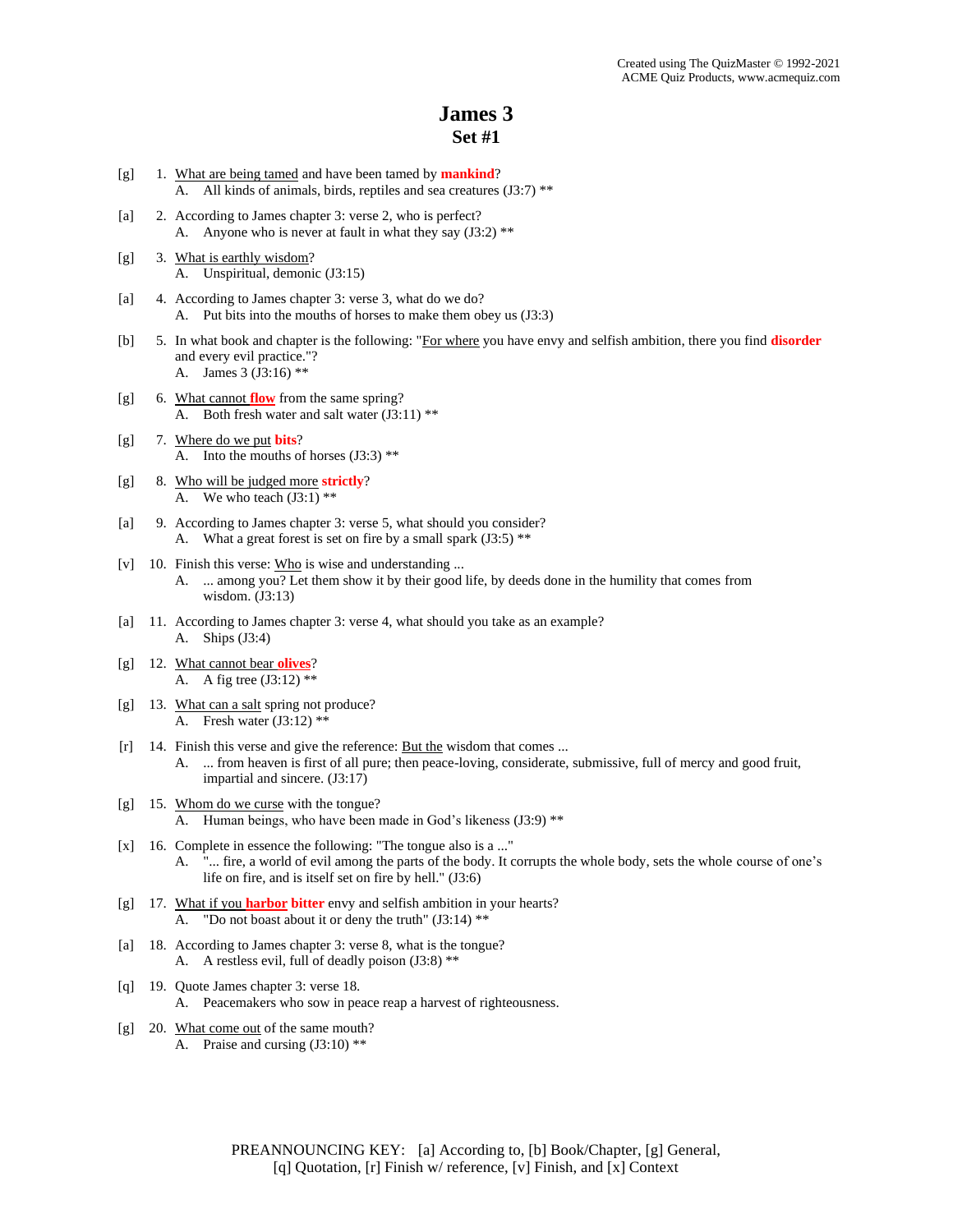- [g] 1. Who reap a harvest of righteousness? A. Peacemakers who sow in peace (J3:18) \*\*
- [a] 2. According to James chapter 3: verse 8, what can no human being do? A. Tame the tongue (J3:8) \*\*
- [g] 3. What can a **fig** tree not bear? A. Olives (J3:12) \*\*
- [g] 4. How will we who teach be judged? A. More strictly (J3:1) \*\*
- [v] 5. Finish this verse: But the wisdom that comes ...
	- A. ... from heaven is first of all pure; then peace-loving, considerate, submissive, full of mercy and good fruit, impartial and sincere. (J3:17)
- [a] 6. According to James chapter 3: verse 16, what do you find? A. Disorder and every evil practice (where you have envy and selfish ambition) (J3:16)
- [g] 7. Why do we put **bits** into the mouths of **horses**? A. To make them obey us (J3:3) \*\*
- [r] 8. Finish this verse and give the reference: Who is wise and understanding ... A. ... among you? Let them show it by their good life, by deeds done in the humility that comes from wisdom. (J3:13)
- [g] 9. What is **demonic**? A. Such "wisdom" (J3:15) \*\*
- [g] 10. Who have been made in God's likeness? A. Human beings (J3:9) \*\*
- [a] 11. According to James chapter 3: verse 2, what are they able to keep? A. Their whole body in check (J3:2)
- [x] 12. Complete in essence the following: "**Likewise** the tongue is a ..." A. "... small part of the body, but it makes great boasts. Consider what a great forest is set on fire by a small spark." (J3:5)
- [g] 13. Who should become **teachers**? A. Not many of you  $(J3:1)$  \*\*
- [g] 14. What have all kinds of animals, birds, reptiles and sea **creatures** been? A. Tamed by mankind (J3:7)
- [q] 15. Quote James chapter 3: verses 9 and 10.
	- With the tongue we praise our Lord and Father, and with it we curse human beings, who have been made in God' s likeness. Out of the same mouth come praise and cursing. My brothers and sisters, this should not be.
- [g] 16. What is such "wisdom"? A. Earthly, unspiritual, demonic (J3:15)
- [a] 17. According to James chapter 3: verse 6, what is the tongue? A. A fire, a world of evil among the parts of the body and set on fire by hell (J3:6)
- [b] 18. In what book and chapter is the following: "But if you **harbor bitter** envy and selfish ambition in your hearts, do not boast about it or **deny** the truth"? A. James 3 (J3:14) \*\*
- [a] 19. According to James chapter 3: verse 4, what are so **large**? A. Ships (J3:4) \*\*
- [g] 20. What cannot **flow** from the same spring? A. Both fresh water and salt water (J3:11) \*\*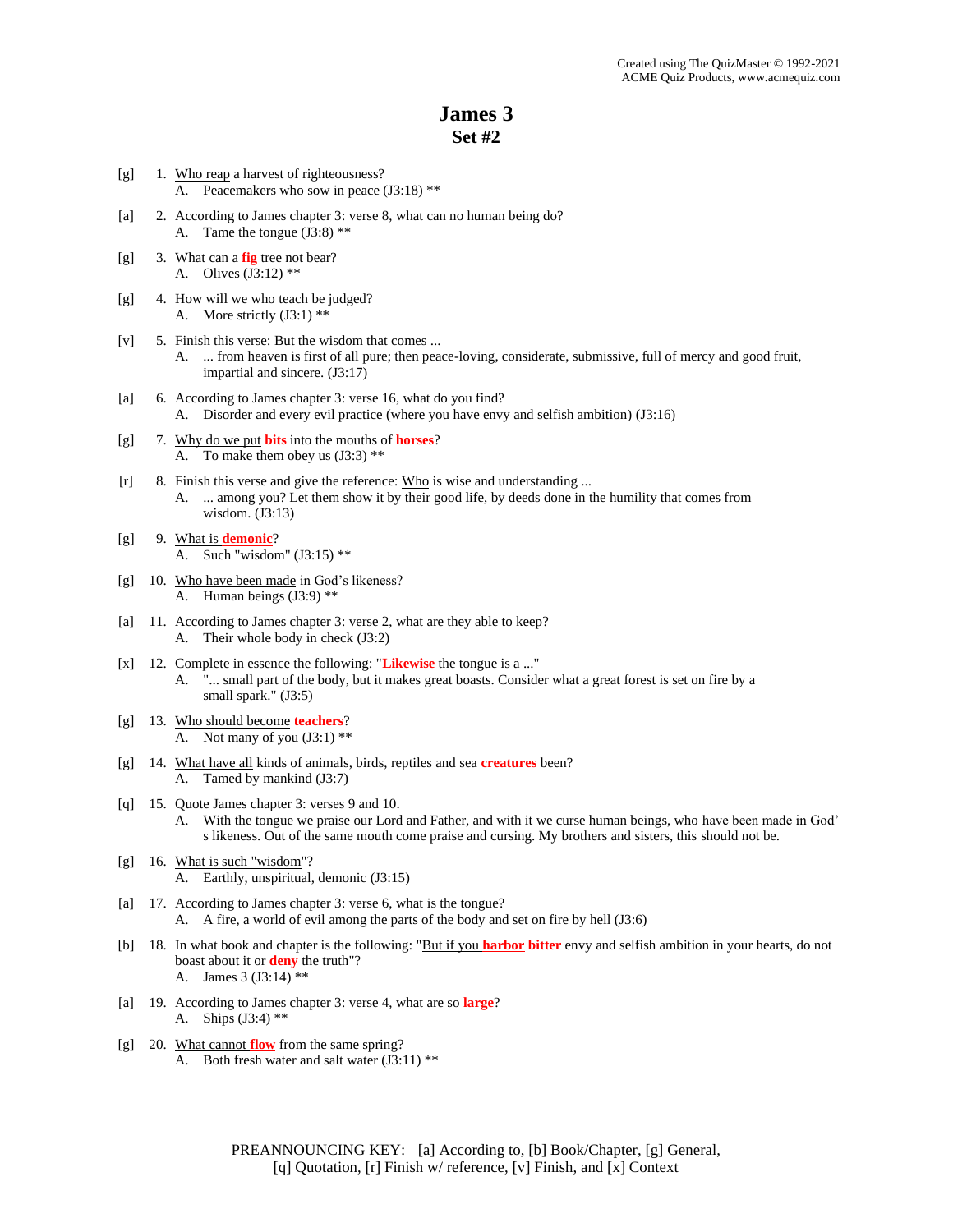- [a] 1. According to James chapter 3: verse 1, what do you know? A. That we who teach will be judged more strictly (J3:1)
- [b] 2. In what book and chapter is the following: "**Peacemakers** who **sow** in peace reap a harvest of righteousness."? A. James 3 (J3:18) \*\*
- [g] 3. What can no human being **tame**? A. The tongue  $(J3:8)$  \*\*
- [a] 4. According to James chapter 3: verse 4, what are so **large**? A. Ships (J3:4) \*\*
- [g] 5. What should you not **deny**? A. The truth  $(J3:14)$  \*\*
- [g] 6. What is **impartial** and sincere? A. The wisdom that comes from heaven  $(J3:17)$ <sup>\*\*</sup>
- [v]  $7.$  Finish these verses: With the tongue we praise ... A. ... our Lord and Father, and with it we curse human beings, who have been made in God' s likeness. Out of the same mouth come praise and cursing. My brothers and sisters, this should not be. (J3:9-10)
- [g] 8. What does not come down from heaven? A. Such "wisdom" (J3:15) \*\*
- [g] 9. What do you find where you have envy and selfish ambition? A. Disorder and every evil practice (J3:16) \*\*
- [a] 10. According to James chapter 3: verse 2, what do we all do? A. Stumble in many ways (J3:2) \*\*
- [r] 11. Finish this verse and give the reference: Who is wise and understanding ...
	- A. ... among you? Let them show it by their good life, by deeds done in the humility that comes from wisdom. (J3:13)
- [a] 12. According to James chapter 3: verse 3, what do we do? A. Put bits into the mouths of horses to make them obey us (J3:3)
- [g] 13. What is itself set on fire by **hell**? A. The tongue  $(J3:6)$  \*\*
- [g] 14. By what are **ships steered**? A. A very small rudder (J3:4) \*\*
- [g] 15. From what can both fresh water and salt water not **flow**? A. The same spring  $(J3:11)$ \*\*
- [g] 16. What can a **grapevine** not bear? A. Figs (J3:12) \*\*
- [q] 17. Quote James chapter 3: verse 17. A. But the wisdom that comes from heaven is first of all pure; then peace-loving, considerate, submissive, full of mercy and good fruit, impartial and sincere.
- [a] 18. According to James chapter 3: verse 5, what is the tongue? A. A small part of the body (J3:5) \*\*
- [x] 19. Two-part question: What does **Paul** say about birds, animals and reptiles, and what does **James** say about them? A. 1) Men exchanged the glory of the immortal God for images made to look like a mortal human being and birds and animals and reptiles, and 2) all kinds of animals, birds, reptiles, and sea creatures are being tamed and have been tamed by mankind (R1:23; J3:7)
- [g] 20. What is full of **deadly** poison? A. The tongue  $(J3:8)$  \*\*